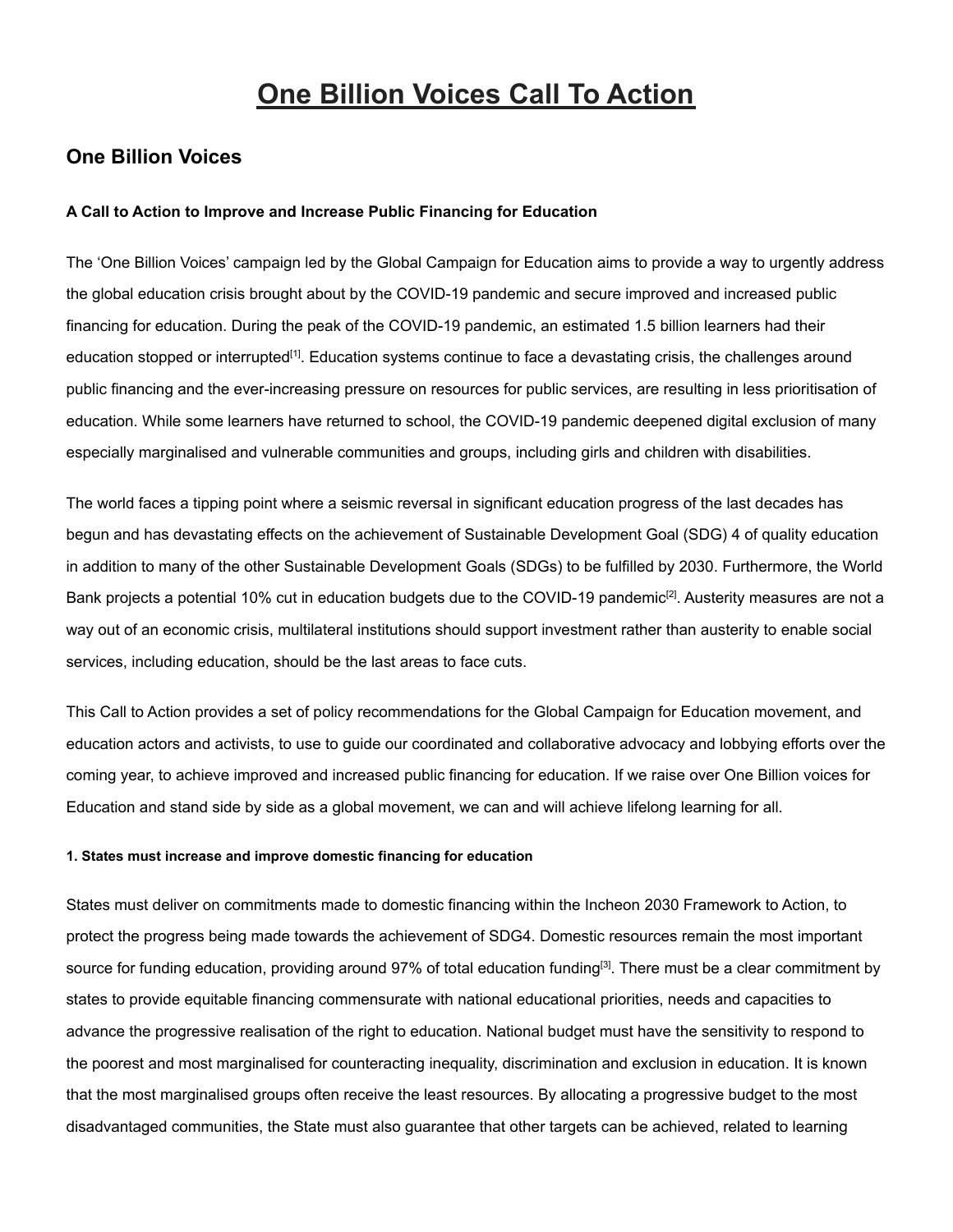quality, teacher's professional development, access to cultural assets, global citizenship education and lifelong learning.

Increasing and improving domestic financing for education also requires the improvement of democratic spending monitoring mechanisms. Communities and citizens in general have the right to scrutinise government management at different stages of the budget cycle and at different levels. This is a central principle of accountability that must be promoted.

GCE urges the commitment to existing international agreements and an urgent adherence to the following international benchmark for domestic financing of education:

- allocating at least 4% to 6% of gross domestic product (GDP) to education and/or
- allocating at least 15% to 20% of public expenditure to education.

States must improve monitoring and financial planning, including the sharing of data for tracking spending and results, and increased accountability for how funds are spent. States must make education budgets publicly available in a way that allows CSO to monitor and track education budgets and spending. To help enable this we call on the international community to support the development and launch of a new International Financing Observatory for Education.

### **2. States must increase their tax base in order to increase domestic resources available for education and other public services**

Substantive tax reforms are needed to fairly increase the size of the overall government budget as well as the share of the budget going to education proportionately. GCE believe that the only practical and realistic way for countries to deal with these competing pressures on government budgets is to maximise the revenue available by building progressive and expanded domestic systems of taxation, reviewing tax and royalty agreements in the corporate sector, particularly the natural resource sector, and closing loopholes which enable tax avoidance and evasion by the private sector, through which developing countries lose \$138 billion a year<sup>[4]</sup>.

States must increase their tax base in order to enable an increase in domestic resources available for public services, including education. States must also examine new tax sources and work towards a minimum tax-to-GDP ratio of 20%.

GCE strongly believes that paying fair taxes is a moral obligation and a prerequisite for those private actors willing to contribute to the debate on education policy. The IMF suggests most countries could increase their tax to GDP ratios by 5% in the medium term (3 to 5 years) – and GCE believes all countries should develop ambitious strategies to do this using fair, progressive taxes.

**3. Urgent debt servicing action must be taken including debt cancellation for the least develop and low development countries**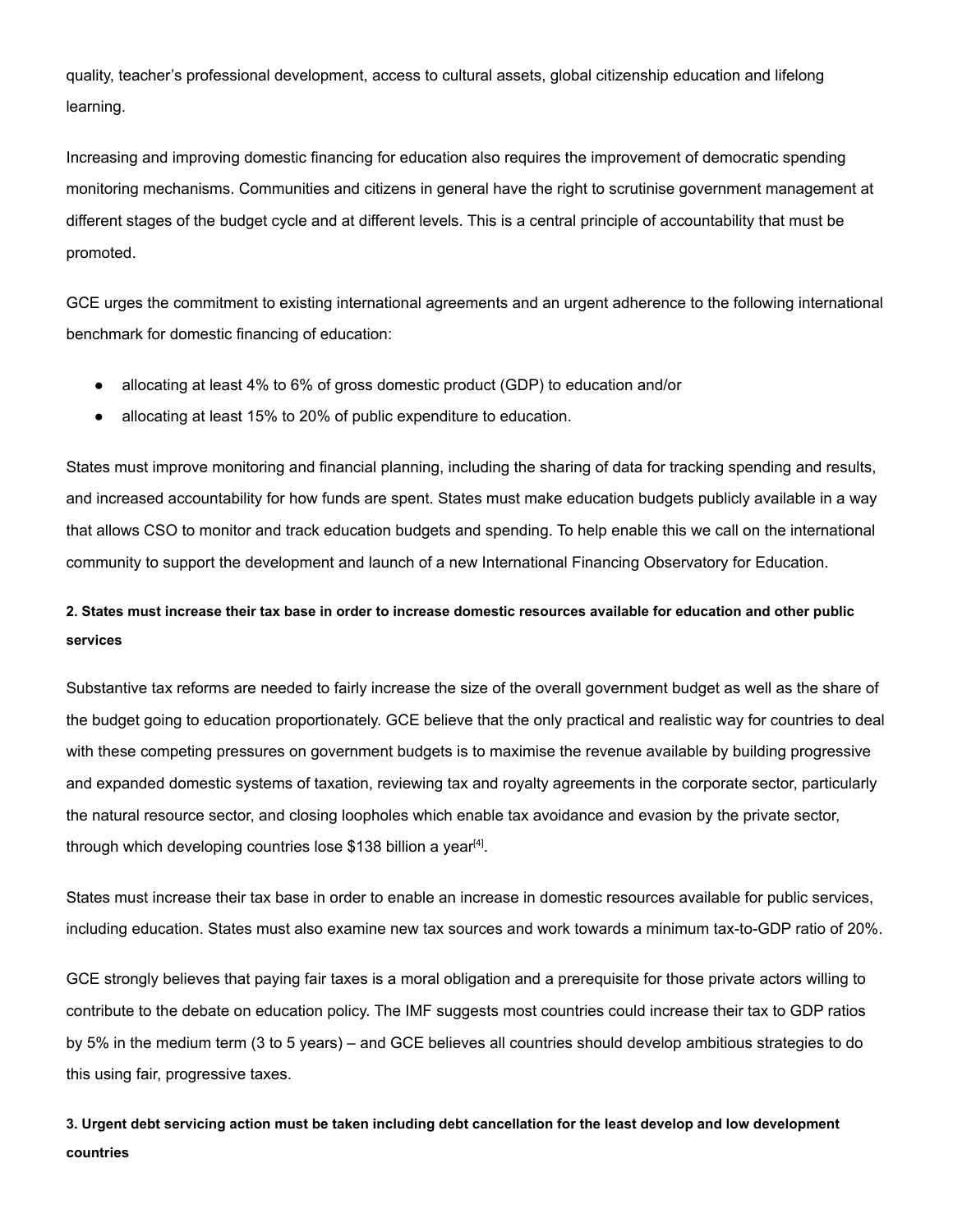The allocation of domestic financial resources to pay debt servicing rather than ensuring people's basic human rights, will significantly impact countries' development in the short and long-term if not urgent action to alleviate or cancel debt are taken. Recent evidence suggests that the international community's failure to provide upfront debt relief for countries whose financial resources have been allocated to tackle the COVID-19 pandemic, have forced a significant number of countries to cut public budgets. Analysis reveals that 40 out of 80 countries have implemented "off-setting expenditure cuts worth 2.6 per cent GDP in 2020"[5].

In order to release domestic resources to be available to increase investment in public services, notably free public inclusive education for all, GCE call for:

- Urgent debt cancellation for the least developed and low development countries;
- Debt alleviation for middle income countries and upper-middle income countries;
- And debt-swaps subject to signed agreements from countries to invest in education for middle and even high-income countries with debt distress.
- A new commitment or compact from creditors and debtors to require full transparency in agreeing future loans

## **4. States must ensure inclusive education systems through equitable financing and programmes that prioritises the most marginalised**

For education to contribute and fulfil the principles in the Sustainable Development Agenda of "Leave No One Behind", educational institutions must be inclusive and actively promote equity through financing and hardwiring inclusion in programme design. This entails removing/ addressing barriers which exclude students from accessing education or which hinder their participation and achievement once they are in schools. As the UN Special Rapporteur on the right to education, Madame Koumba Boly Barry states, "equitable approaches must go beyond ensuring equal access for all to ensuring that individual learners receive the support they require to succeed, according to their individual circumstances. Inclusive education is aimed at ensuring that all learners, regardless of their linguistic and cultural backgrounds, physical and mental abilities or other personal characteristics, learn together in a welcoming and supportive environment". Adults without education opportunities should have effective responses from public education systems too.

Public education expenditure should cover all levels and modalities, whilst ensuring access and quality learning for the most marginalised including learners in conflict and disaster context, refugees, so-called lower caste, indigenous people, people in remote areas, girls and people with disabilities.

Governments need funding formulas that take into consideration the high cost associated with reaching and supporting children who are at the margins such as children with disabilities and take a twin-track approach to financing. A twin-track approaches to inclusive education involves investing in system-level changes (e.g. making all educational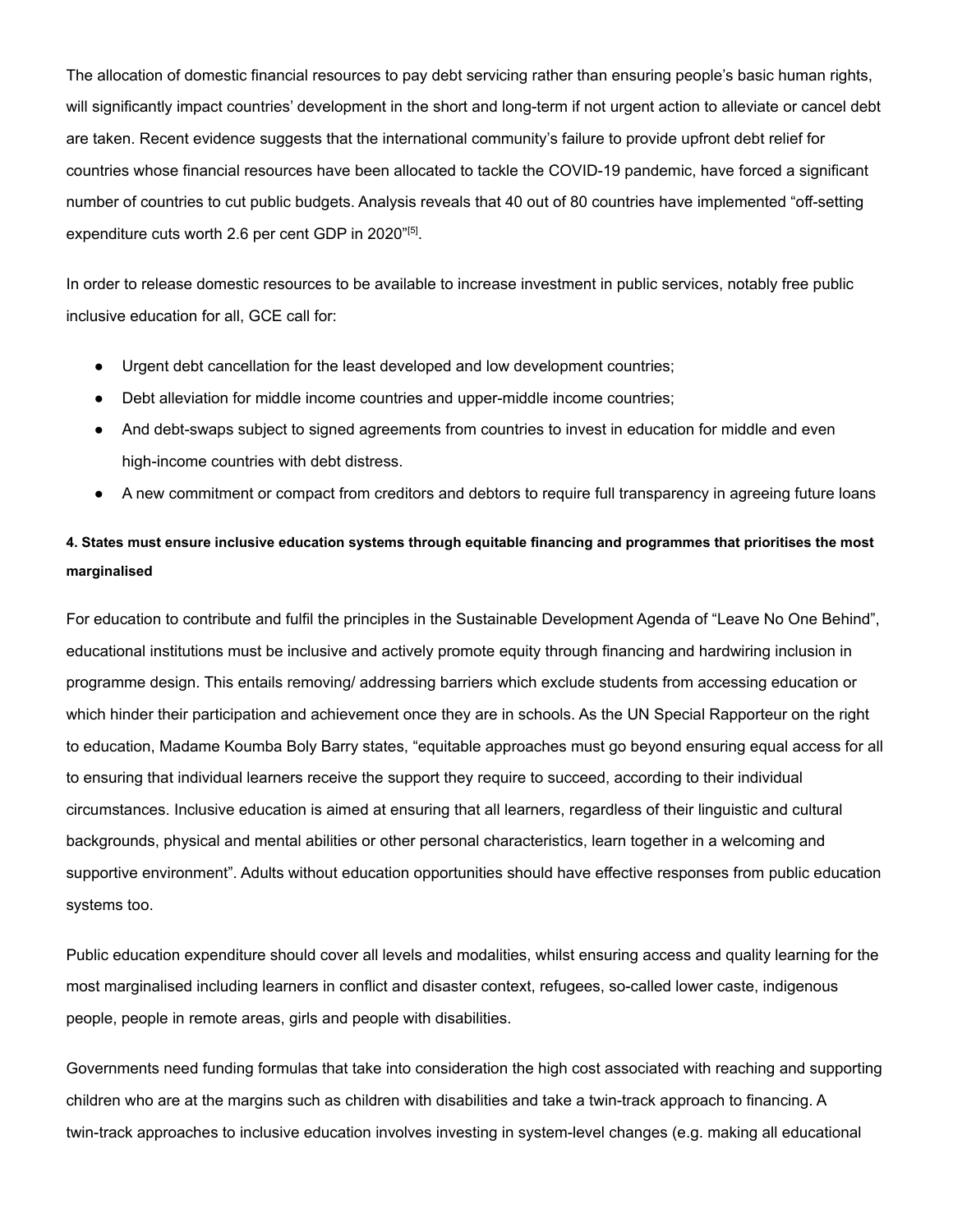facilities accessible, changing attitudes, practices to improve the quality and 'child-centeredness' of education) with disability-specific programming (e.g. providing enabling assistive technologies and recruiting or training up learning support personnel such sign-language interpreters and therapists) to ensure the full presence, participation and achievement of children with disabilities in education.

Despite being prioritised by children, youth and their families, education in emergencies is often neglected in relief and recovery operations. This has been evident in COVID-19 response plans around the world. Education and learning must be prioritised within emergency plans and be fully funded. Since 2010, less than 2% of humanitarian funding has been spent on education[6].

States must specifically address the rights of girls' when distributing education funds and designing education systems and sector plans. The COVID-19 pandemic has led to alarming rates of child marriage and gender-based violence, both of which are acting as barriers to girls ever returning to school.

Furthermore, the life changing benefits of early childhood care and [education](https://www.unicef.org/media/57986/file/Call-to-Action%20Statement-Early-Childhood-Education-for-All.pdf) to promote equity and learning in marginalised groups needs to be acknowledged in budget prioritisation.

[Investing](https://www.light-for-the-world.org/inclusive-ecd-investment) in the foundations of learning, in quality early childhood education for all, is a proven solution to closing learning gaps and promoting the achievement of marginalised children.

**5. States must provide free quality education for all and end the trend towards the privatisation and commercialisation of education**

GCE urges the end of the trend towards the increased privatisation and commercialisation of education which was emerging ahead of the COVID-19 pandemic and has been accelerating since the start of the pandemic.

There are different types of private schools and in many cases they are subject to different domestic regulations, depending on the purpose of their activity. There are differences, for example, between not-for-profit schools run by NGOs, public-funded private schools, faith-based organisations, community-led initiatives and commercial for-profit establishments and chains.

The increasing privatisation of education is a global phenomenon. According to the World Trade Organisation, in all Organisation for Economic Co-operation and Development (OECD) members, for which comparable data is available, private funding on educational institutions represents around 15 percent of all expenditure, while in more than one-half of developing countries, private spending accounts for more than 10 percent of total education expenditure, with important variations. Today, private institutions globally account for some 30 percent of all students in higher education<sup>[7]</sup>.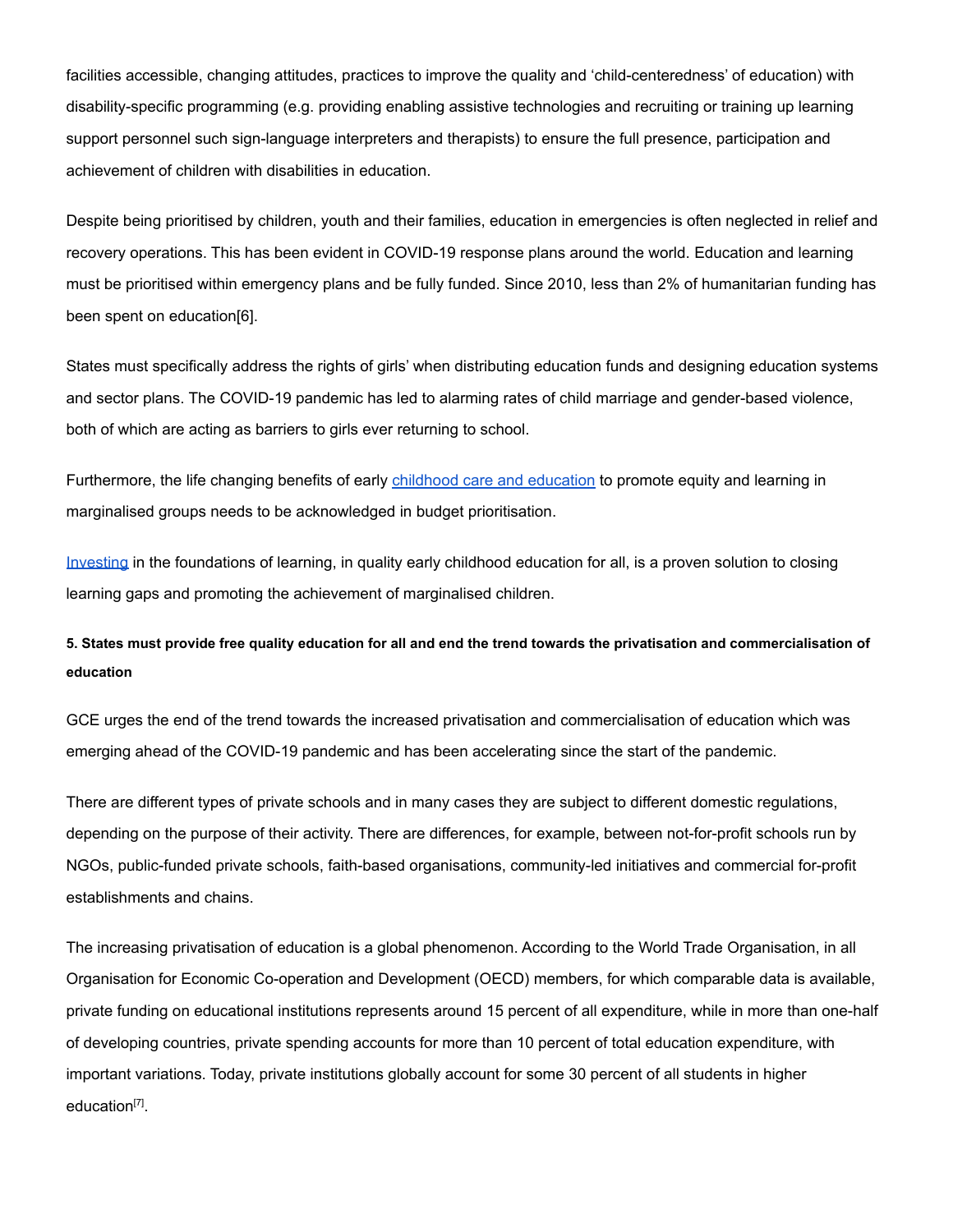GCE believes that public funding should always aim to strengthen free public education systems, as stated in the human rights law and all private institutions should be rigorously regulated under the national law, especially the so-called "low cost private schools", facing numerous complaints of exploitative labour practices, discrimination, lack of transparency and failure to meet national standards for education, health and safety.

GCE believes that the growing privatisation and commercialisation in, and of, education systems have worsened inequity in education, as well as deepened broader economic inequality, threatened progress towards quality education for all and undermined the delivery of quality public education. GCE believes the expansion of for-profit and fee-paying education is contributing to increased inequality and exclusion in education systems, while diverting much-needed funds from public sector approaches that could reach goals of universality, equity and quality, and as such this is a trend that must be reversed.

The state should not encourage privatisation and public private partnerships in education. GCE calls for the link between quality and privatisation to be further questioned and researched and for private schools need to be held accountable to the same standards as ordinary schools and monitored the same way.

#### **6. States must improve the quality of teaching through adequate recruitment, remuneration and continued teacher training**

States must review, analyse and improve the quality of teacher training (pre-service and in-service) and provide all teachers with quality pre-service education and continuous professional development and support including orientation about the use of technology for education purposes.

The COVID-19 pandemic is challenging education systems and the teaching profession has been at the forefront of the response, leading the way to find and implement creative and innovative solutions and create new learning environments for their students. They have been vital in guiding students and communities through this unprecedented crisis to achieving the SDG4 agenda. However, the mobilisation of teachers to rise to the challenge at hand is in complete disconnect with the difficult working conditions, lack of means, support and recognition that teachers have experienced, even before the pandemic.

Around the world, teachers had to adapt and conduct online learning while often lacking basic Information and Communications Technology (ICT) training and tools. Teachers, the majority of whom are women, found themselves confronted with the growing injustices and broadening inequalities brought about by the pandemic when many households lacked the technology and connectivity to allow students to learn online, and many students fell behind as a result. According to UNESCO, globally, approximately 50% and 43% of learners, respectively, lack computers or the internet in the home<sup>[8]</sup>. And a recently global teacher survey undertaken by ActionAid showed that while most schools (81%) made some provision for distance learning, 76% of teachers said that less than half of their pupils were able to keep up with their lessons.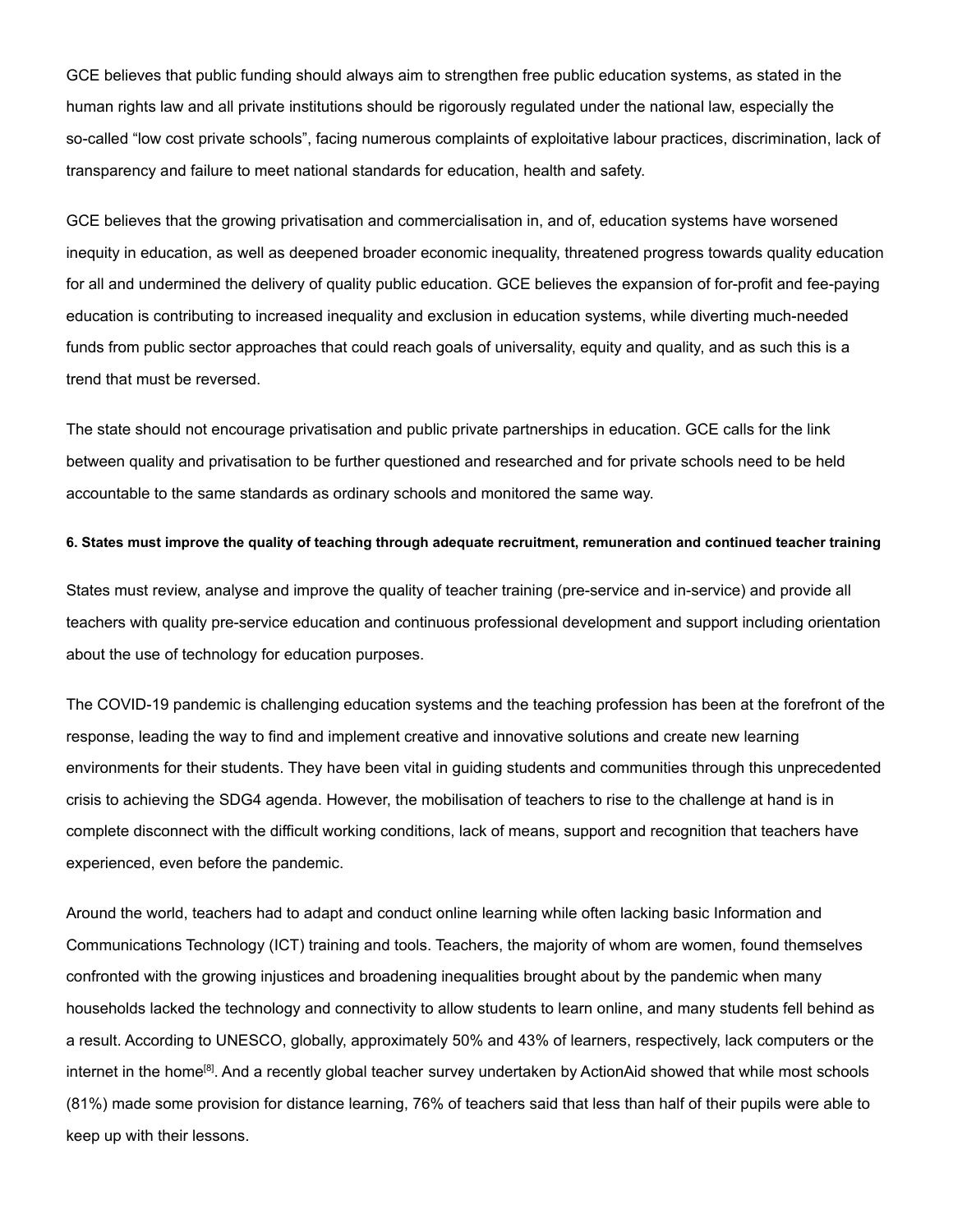As teachers are a fundamental condition for guaranteeing equitable quality education, teachers and educators should be empowered, adequately recruited and remunerated, motivated, professionally qualified, and supported within well resourced, efficient and effectively governed systems.

In terms of financing for teachers the biggest obstacle faced by countries wanting to recruit more teachers or pay teachers more is the policy advice of the IMF that tells countries to freeze or cut overall public sector wage bills (in 78% of countries in the last 3 years). Teachers are the largest group on most payrolls – and in most education budgets over 90% of money goes on teachers. Education spending can't be increased without increasing spending on teachers. The solution is for governments everywhere to actively push back on this coercive policy advice and to see investment in public sector workers as a pivotal part of supporting an economic recovery post-COVID – as well as for delivering on education, health and other SDGs. Public sector wage bill constraints must be removed.

### **7. Developed countries must continue to work towards the goal of 0.7% overseas aid, with 20% of this spent on education, and increasing their contributions to the Global Partnership for Education and Education Cannot Wait**

GCE recognises that the fulfilment of all commitments related to official development assistance (ODA) is crucial, including the commitments by many developed countries to achieve the target of 0.7 per cent of gross national product (GNP) for ODA to developing countries. In accordance with their commitments, GCE urges those developed countries that have not yet done so to make additional concrete efforts towards the target of 0.7 per cent of GNP for ODA to developing countries, and to spend 20% of aid on education, in order to secure timely and predictable funding to reach SDG4. GCE recommends improving aid effectiveness through the Global Partnership for Education and the Education Cannot Wait fund in order to have better coordination and harmonisation, especially in emergency settings, where the impact of COVID-19 pandemic was felt most dramatically and education has been disrupted by armed conflicts, forced displacement, climate-change induced disasters and protracted crises.

Multilateral and bilateral donors to education must continue to commit new funds to education.

GCE believes that GPE should play a leading role in scaling up funding to early education by increasing disability-inclusive early education and pre-primary funding for all countries in need. One Billion Voices supports the GPE replenishment process aiming to secure at least \$5 billion and calls for donors to pledge as such.

With timely and predictable funding from many donors since its inception in 2016, ECW's investments have reached nearly 3.5 million children and youth by end of 2019 in 30 of the world's worst humanitarian crises, but another US\$300 million are needed to support ECW's emergency education response to the COVID-19 pandemic in ongoing crises.

GCE also believes that multilateral and donor aid should avoid any form of indebtedness of lower-middle income countries, many of whom are already in high or moderate debt distress, and doing so at a time of rising debt vulnerabilities as documented both by civil society actors and the IMF. Loan mechanisms do not provide predictable